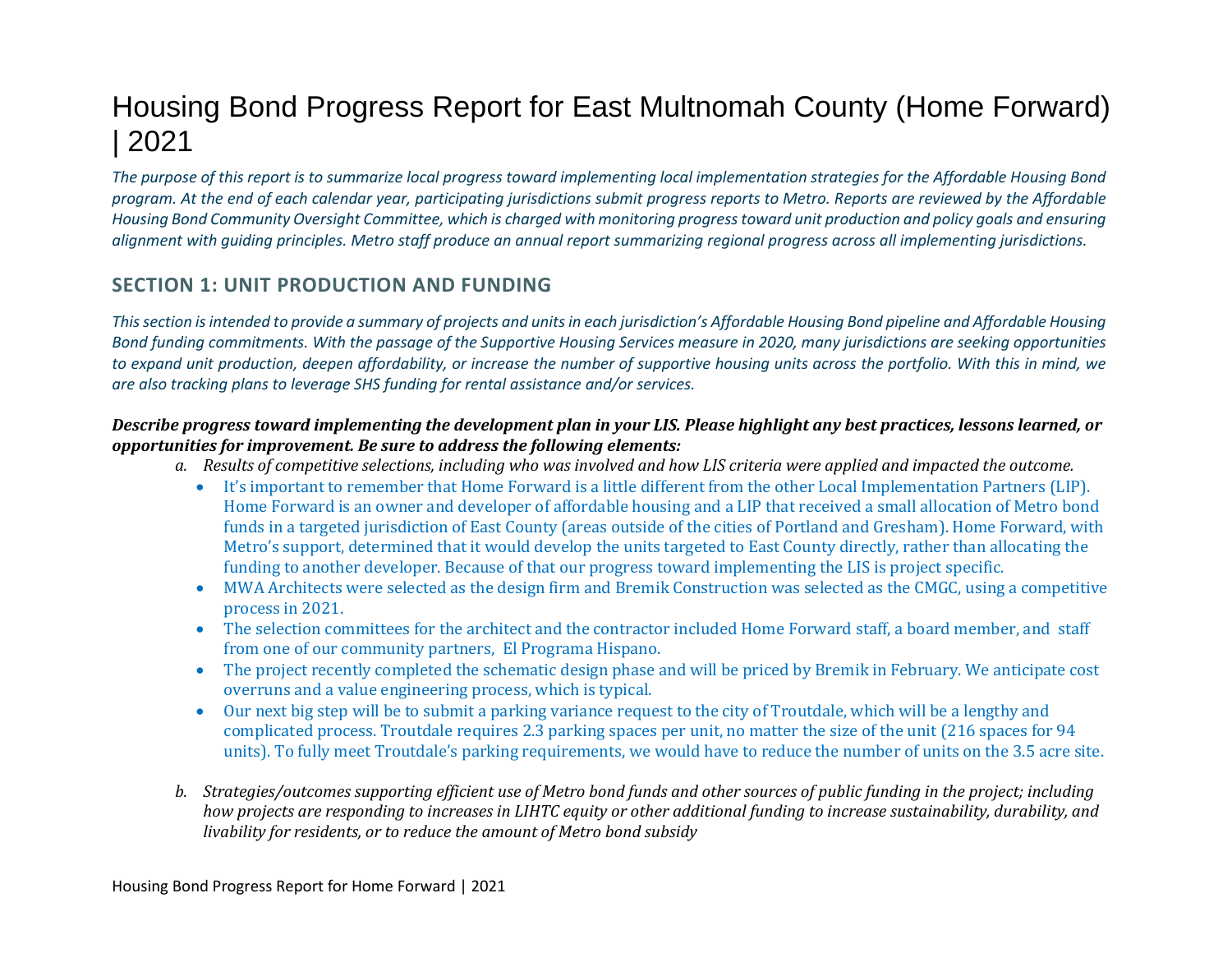- Home Forward always works to balance an efficient and effective use of public funds while developing projects that are energy efficient, financially sustainable from an operations and maintenance perspective, considers the pay of the contractors who work on the site and creates a good place for people to live for generations.
- Each project and site are different. This project has a number of cost drivers that increase costs such as:
	- o The site is not in a Difficult to Develop Area, so it will not receive a 30% tax credit bonus.
	- o The project is located in a jurisdiction that does not provide any System Development Charge waivers or any other affordable housing funding or tools to reduce costs.
	- o The site is located on a sloped parcel of land, with public improvements required on two or three sides.
	- o The site has very high parking requirements which is more costly to build than landscaped areas.
	- o As with all Metro bond fund projects that meet Metro goals, larger units are more expensive to build and units with rents at 30% AMI cannot leverage much if any debt.
- *c. Summary of ongoing funding commitments for project-based rental assistance and ongoing supportive services not included within the project's resident services budget; including how Metro Supportive Housing Services (SHS) funding is being integrated or leveraged to support outcomes for serving very low income households and households experiencing or at risk of homelessness.*
	- Home Forward will provide 25 project-based rental assistance vouchers through a pool of SHS funds it has to allocate. These units will serve people at risk of homelessness.
	- If additional funding for supportive services is needed, beyond what is already planned for resident services, we will work with the Joint Office of Homeless Services to request an allocation.
- *d. Approach and anticipated timelines for achieving remaining unit production targets, including any priorities for remaining unit production targets. (e.g., location priorities, homeownership, supportive housing etc.)*
	- Currently 94 units are included in the conceptual design. This is still a fluid number due to negotiations with the City of Troutdale regarding requirements of their parking code. The anticipated construction start is March 2023 with completion by September 2024.

#### *Figure 1. Production progress and resources committed*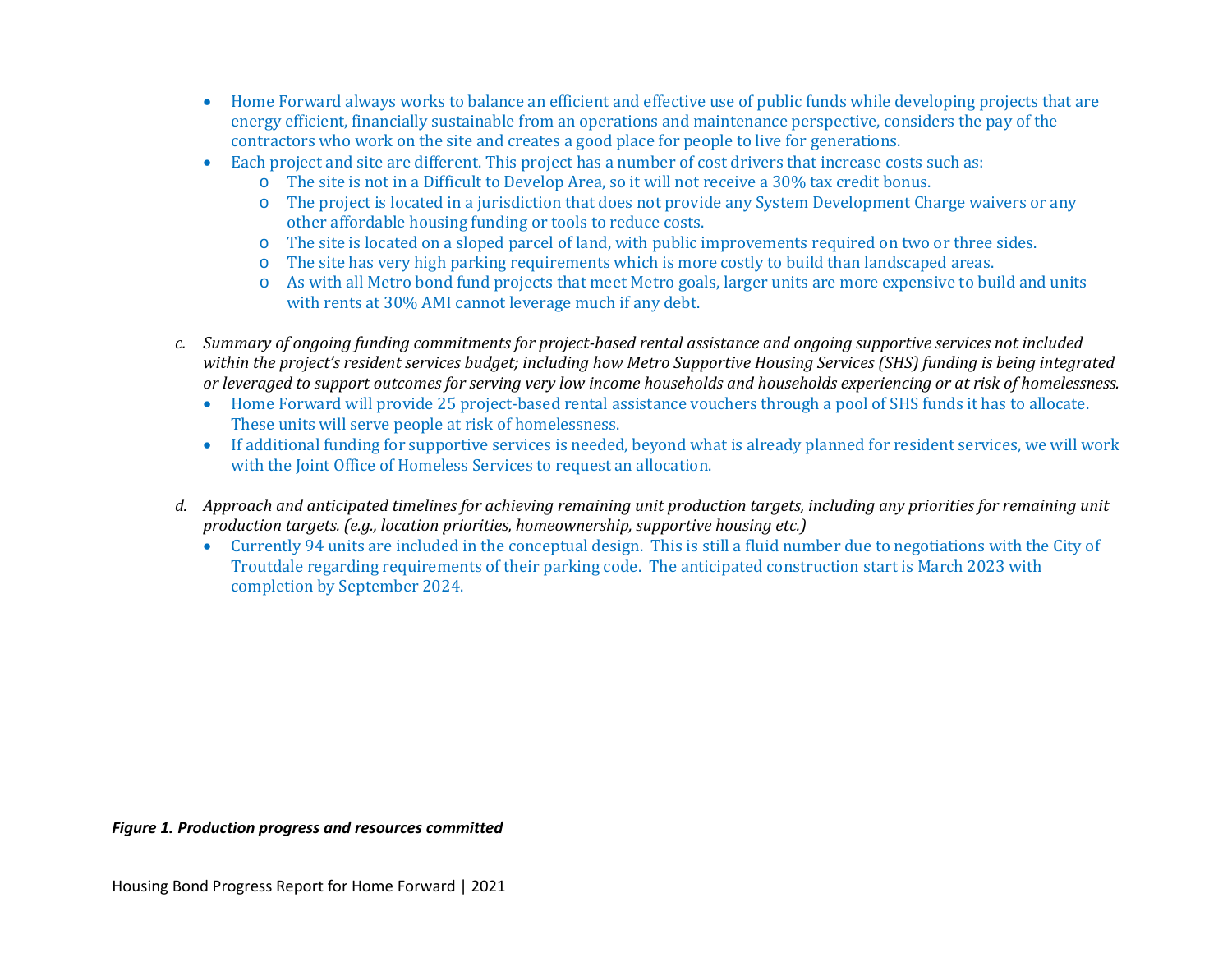| Project                               | <b>Total</b><br><b>Project Cost</b> | <b>Metro Bond</b><br>Funds* | <b>Number of BOND ELIGIBLE units</b><br>lexcludes manager units and non-<br>eligible units) |                  |                                | <b>Plans to leverage</b><br><b>Supportive Housing</b><br><b>Services (SHS) funding</b><br>(yes/no/TBD) |                                 | <b>Status</b>                     | <b>Construction</b><br>start<br>(anticipated or<br>actual) | <b>Completion</b> |                |
|---------------------------------------|-------------------------------------|-----------------------------|---------------------------------------------------------------------------------------------|------------------|--------------------------------|--------------------------------------------------------------------------------------------------------|---------------------------------|-----------------------------------|------------------------------------------------------------|-------------------|----------------|
|                                       |                                     |                             | <b>Total</b><br>units                                                                       | 30% AMI<br>units | Family<br>sized $(2+)$<br>BRs) | <b>PSH</b><br>units                                                                                    | <b>For rental</b><br>assistance | <b>For wraparound</b><br>services | Concept, final<br>approval,<br>construction,<br>complete   | Month/<br>Year    | Month/<br>year |
| Troutdale<br>Project (East<br>County) | \$42,051,055                        | \$15,213,585**              | 94                                                                                          | 39               | 47                             |                                                                                                        |                                 |                                   | $Concept -$<br>under<br>review                             | Mar-2023          | Sep-2024       |
| Total committed or underway           |                                     | \$13,449,238                | 94                                                                                          | 39               | 47                             |                                                                                                        |                                 |                                   |                                                            |                   |                |
| <b>LIS commitment</b>                 |                                     | See note<br>below           | 111                                                                                         | 46               | 55                             |                                                                                                        |                                 |                                   |                                                            |                   |                |
| % of commitment complete              |                                     | N/A                         | 84.6%                                                                                       | 84.7%            | 85.4%                          |                                                                                                        |                                 |                                   |                                                            |                   |                |
| <b>Remaining for LIS</b>              |                                     | N/A                         | 17                                                                                          |                  | 8                              |                                                                                                        |                                 |                                   |                                                            |                   |                |

*\*Home Forward will also receive direct funding allocation from Metro for the Dekum Court project, which was a Phase I project in the City of Portland. Funding and unit production for Dekum Court are reflected in the City of Portland's progress report.* 

*\*\* This includes Metro's land acquisition funding allocated to East County. Home Forward was able to negotiate that a County-owned property be transferred to Home Forward at no cost, as long as it is used as affordable housing.* 

### **SECTION 2: PROJECT HIGHLIGHTS**

*This section is intended to provide a brief overview of each project in the pipeline—and some of the noteworthy features.* 

*Please provide a brief summary of each project in your portfolio, along with an image of the project. Be sure to describe:*

- *a. Who the project intends to serve*
	- Low income residents, including seniors, people experiencing disabilities, and families with children
- *b. Project team and partnerships*
	- Home Forward developer, owner
	- MWA Architects
	- Bremik Construction
	- Resident services partners not yet confirmed
- c. *Funding sources leveraged*
	- 4% tax credits
	- Permanent loan with Oregon Affordable Housing Tax Credits
	- Donated land from Multnomah County
	- Deferred developer fee
	- Home Froward Reserves

Housing Bond Progress Report for Home Forward | 2021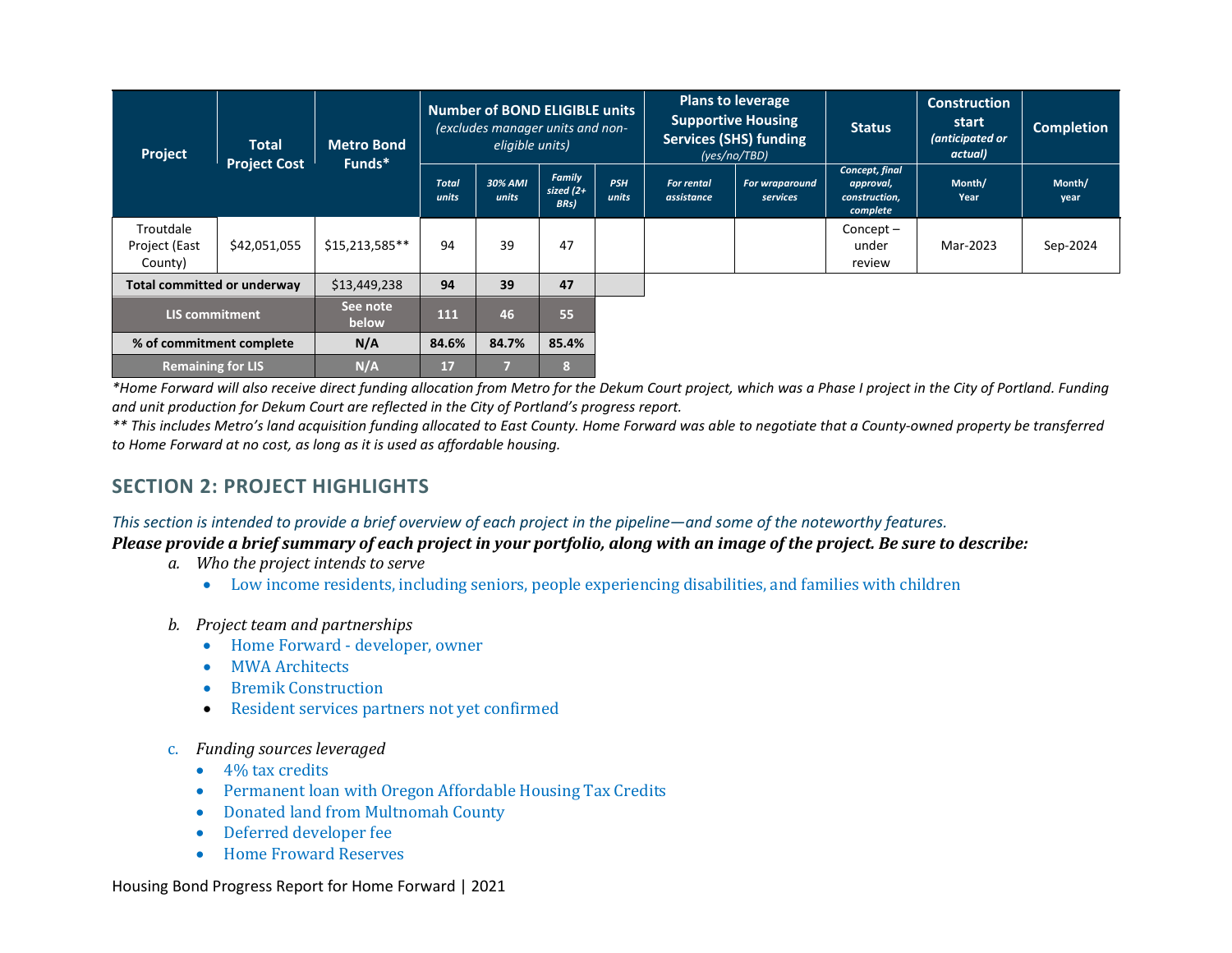- *d. Noteworthy features or highlights (e.g., community space, free wi-fi, accessibility features, childcare, climate resilience and sustainability)*
	- A sea of parking.
	- Buildings arranged in L-shapes with parking nearby to address Community Advisory Committee input regarding extreme weather and east winds.
	- Community room to accommodate classes and resident meetings that will include free-wi-fi access.
	- Current design utilizes mini-split heat pumps for heating and cooling in all units. Mini-split heat pumps are extremely energy efficient. In community spaces a combination of single-zone and multi-zone split system heat pumps will provide heating and cooling.
	- Heat recovery ventilators will supply fresh air and continuous ventilation to all units.
	- Imagine Energy has been hired to look at including a photovoltaic system (solar panels) to the project to supply solar powered electrical energy.
	- Washers and dryers in all units
	- Five Type A fully accessible units and six Type B units.
- *e. Anything else worth highlighting* 
	- A transportation and parking study is underway in an effort to negotiate lower parking ratios for an affordable housing development. The Troutdale code requires2.3 parking spaces per unit. The current conceptual site plan allows for a 1.4: 1 ratio and will require a variance from the Planning Commission. Staff and the Mayor have expressed their concern that the Commission is unlikely to provide a waiver from the existing code. We are working with the city to come up with data that supports the proposed parking ratio and other nearby parking lots that could be used by our future residents.

# **SECTION 3: ADVANCING EQUITABLE OPPORTUNITY IN PLANNING AND CONSTRUCTION**

*In keeping with the guiding principle of leading with racial equity, local implementation strategies include commitments to advance racial equity through the planning and construction process, including goals for the amount of contract dollars (hard and soft costs) that will be paid to COBIDcertified Minority, Women, and Emerging Small Business (MWESB) firms and strategies for encouraging inclusion of women and people of color in the workforce. Goals and tracking commitments for workforce diversity vary across jurisdictions and projects. Within three months of construction completion, each project will report on contracting outcomes and those tracking workforce diversity will report on workforce outcomes. This data will be included in future annual progress reports.* 

### *Describe progress toward implementing the equitable contracting and workforce strategies described in your LIS. Be sure to address the following elements:*

*a. Progress toward achieving the equitable contracting goals and strategies in your LIS*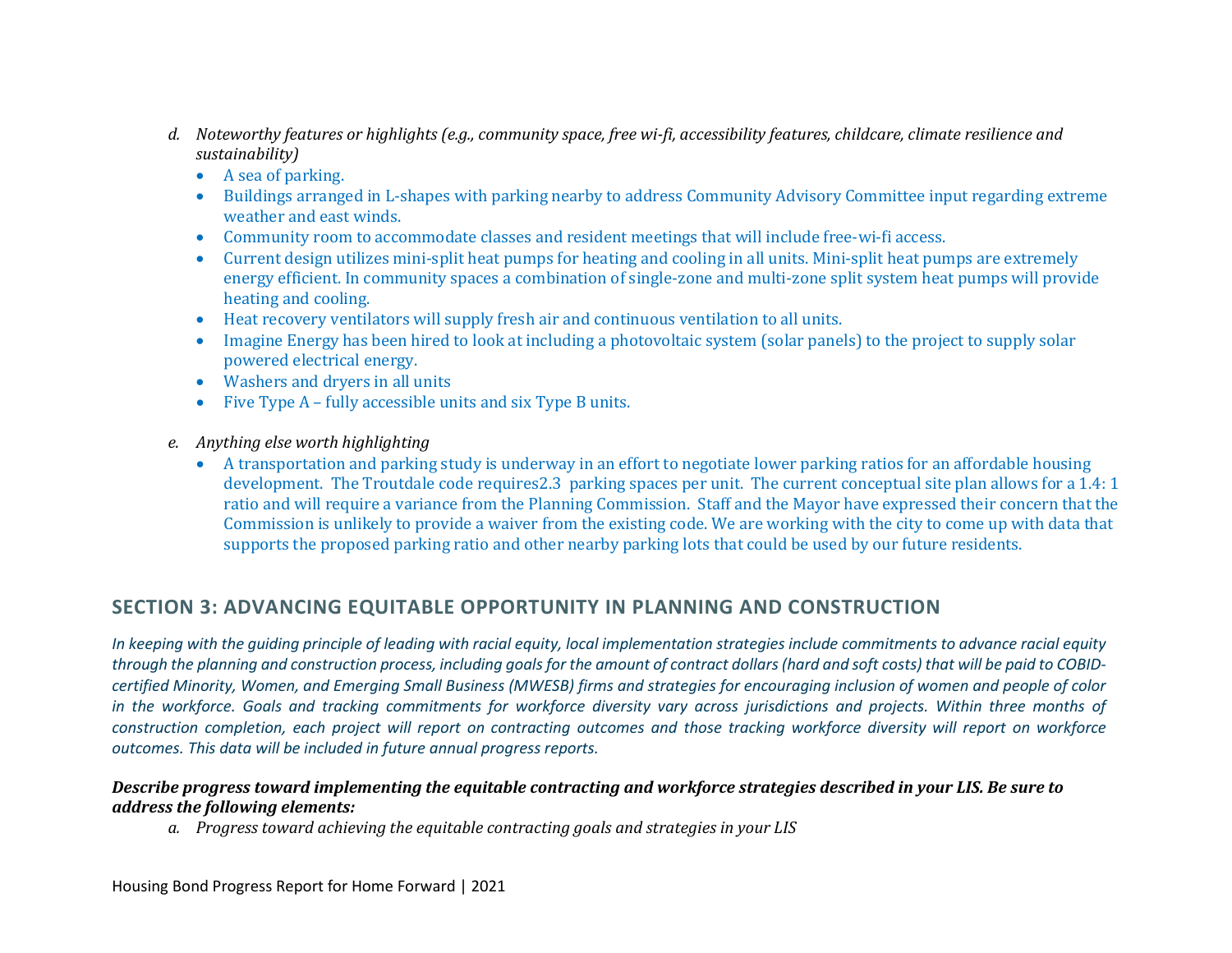- Currently in the design phase of the project the MWA team has exceed the 28% COBID firm goal and have contracted with six COBID firms for a 30% participation rate. Bremik Construction has well established ties to diverse COBID subcontractors in the Metro area and is dedicated to meet or exceed the equity contracting goals of 30% participation.
- *b. Progress toward advancing the workforce diversity goals and strategies in your LIS*
	- As we move from the design phase into the contracting phase, Bremik Construction is committed to a robust outreach in order to create opportunities to increase workforce diversity. They have provided internships to low income high school students, participated in Women in Construction Career Fairs, and are currently working with Urban League to hire from their trade school graduates.
- *c. If applicable, work complete or underway to expand local capacity to monitor and report on contracting and workforce outcomes*
	- Home Forward coordinated with community partners and pre-apprenticeship programs to advertise and conduct two virtual "pre-apprenticeship fairs" (Spring 2021 and one on-site fair (Fall 2021). Although participation at these events was low, Home Forward will continue to reach out to partners to support their work to recruit new women and people from marginalized communities into the construction trades.

#### *Figure 3. Equitable contracting goals and outcomes*

| <b>Project name</b>                | <b>Developer, General</b> | <b>Contracting goals</b><br>% of total contract<br>amounts paid to |                                           | <b>Notes and preliminary progress</b> |
|------------------------------------|---------------------------|--------------------------------------------------------------------|-------------------------------------------|---------------------------------------|
|                                    | contractor                | <b>Project goal</b><br>(% hard costs)                              | <b>Project goal</b><br>$%$ soft<br>costs) |                                       |
| Troutdale Project<br>(East County) | Home<br>Forward/Bremik    | 30%                                                                | 28%                                       |                                       |

*For projects that provided a minimum and maximum (or "stretch") goal, please use the "minimum goal."*

#### *Figure 4. Workforce diversity goals/outcomes (as applicable based on LIS and project)*

| <b>Project name</b>                       | Developer, General<br>contractor | <b>Workforce goals</b><br>% of total labor hours*<br>worked by |              | <b>Workforce</b><br>tracking? | <b>Prevailing</b><br>wage | Notes and preliminary progress   |  |
|-------------------------------------------|----------------------------------|----------------------------------------------------------------|--------------|-------------------------------|---------------------------|----------------------------------|--|
|                                           |                                  | <b>POC</b>                                                     | <b>Women</b> | Appren<br>tices               | Y/N                       | <b>BOLI, Davis</b><br>Bacon, N/A |  |
| <b>Troutdale Project</b><br>(East County) | Home<br>Forward/Bremik           | 28%                                                            | 9%           | 20%                           |                           | Residential<br>Davis Bacon       |  |

*For projects that provided a minimum and maximum (or "stretch") goal, please use the "minimum goal." Workforce tracking is recommended for contracts above \$250,000.*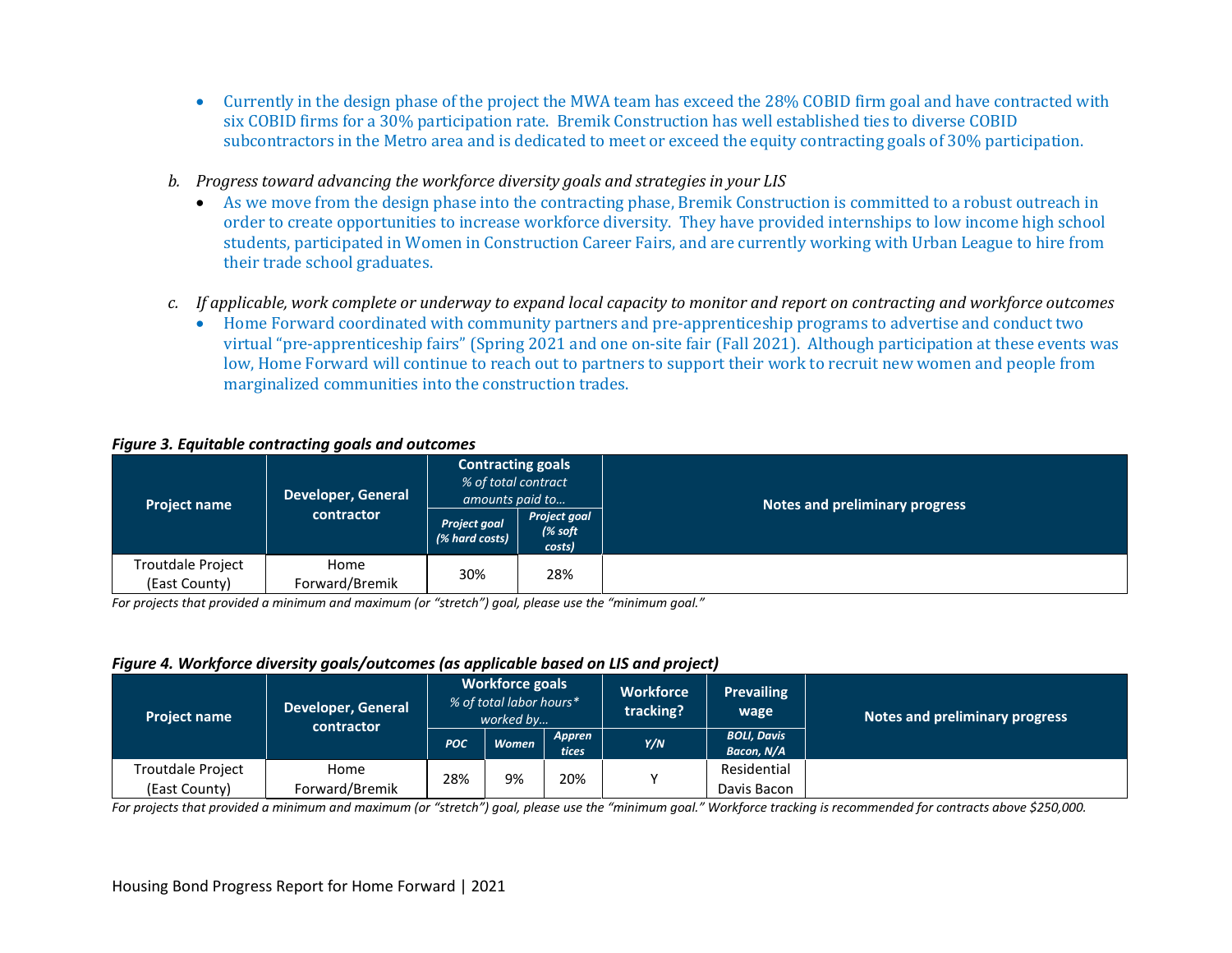# **SECTION 4: ADVANCING EQUITABLE HOUSING OPPORTUNITY, ACCESS, AND STABILITY**

*The guiding principles for the Affordable Housing Bond Program include commitments to lead with racial equity and to create opportunity for those who have been left behind by the region's housing market, especially communities of color, families with children and multiple generations, people living with disabilities, seniors, veterans, households experiencing or at risk of homelessness, and households at risk of displacement. Each local implementation strategy defines commitments and strategies to ensure affirmative marketing, low-barrier lease up practices, and culturally responsive programming—in addition to location priorities that affirmatively further fair housing and support community stability for those who have experienced displacement or risk of displacement. Once projects begin to lease up, data will be collected to report on marketing and lease up metrics and demographics of the initial resident population.* 

### *Describe progress toward implementing your LIS strategies for supporting fair housing access and community stability through project locations, affirmative marketing strategies, and lease up. Please highlight any best practices, lessons learned, or opportunities for improvement. Be sure to address the following:*

- *a. How locations of selected projects supported the location strategy described in your LIS, and any location priorities for future solicitations (feel free to include a map if you can)*
	- The location is a short walking distance from Troutdale Elementary School. To ensure early and consistent communication, the Principal is participating in the project's Community Advisory Committee (CAC).
	- Bus access will be key to the success of the project. Metro's TOD staff have also been invited to participate in the CAC.
- *b. How projects are incorporating affirmative marketing strategies, partnerships for referral, and low-barrier lease-up*
	- Not yet applicable
- *c. Specific strategies for leasing permanent supportive housing units (e.g. coordinated referrals)*
	- Not applicable (no PSH units planned)
- *d. Plans and partnerships to align culturally specific/responsive programming and services to meet the needs of tenants.*
	- Home Forward has a long standing relationship with El Programa Hispano, one of the few culturally appropriate service providers that works in Troutdale.
	- We have started conversations with them about housing and service needs for future residents.
	- El Programa Hispano has helped us to design a project that serves their clients better by:
		- o Participating in our architect and contractor selection process
		- o Hosted a group of people with lived experience to participate in early interviews about housing and service needs and desires
		- o Serving on our Community Advisory Committee
	- The project is planned for occupancy in Aug. 2024. As we get closer we will work with service providers to create more concrete plans and partnerships to serve the residents of the Troutdale project.
- *e. If you have projects that are beginning to lease up, please feel free to share any preliminary data on demographics.*
	- Not yet applicable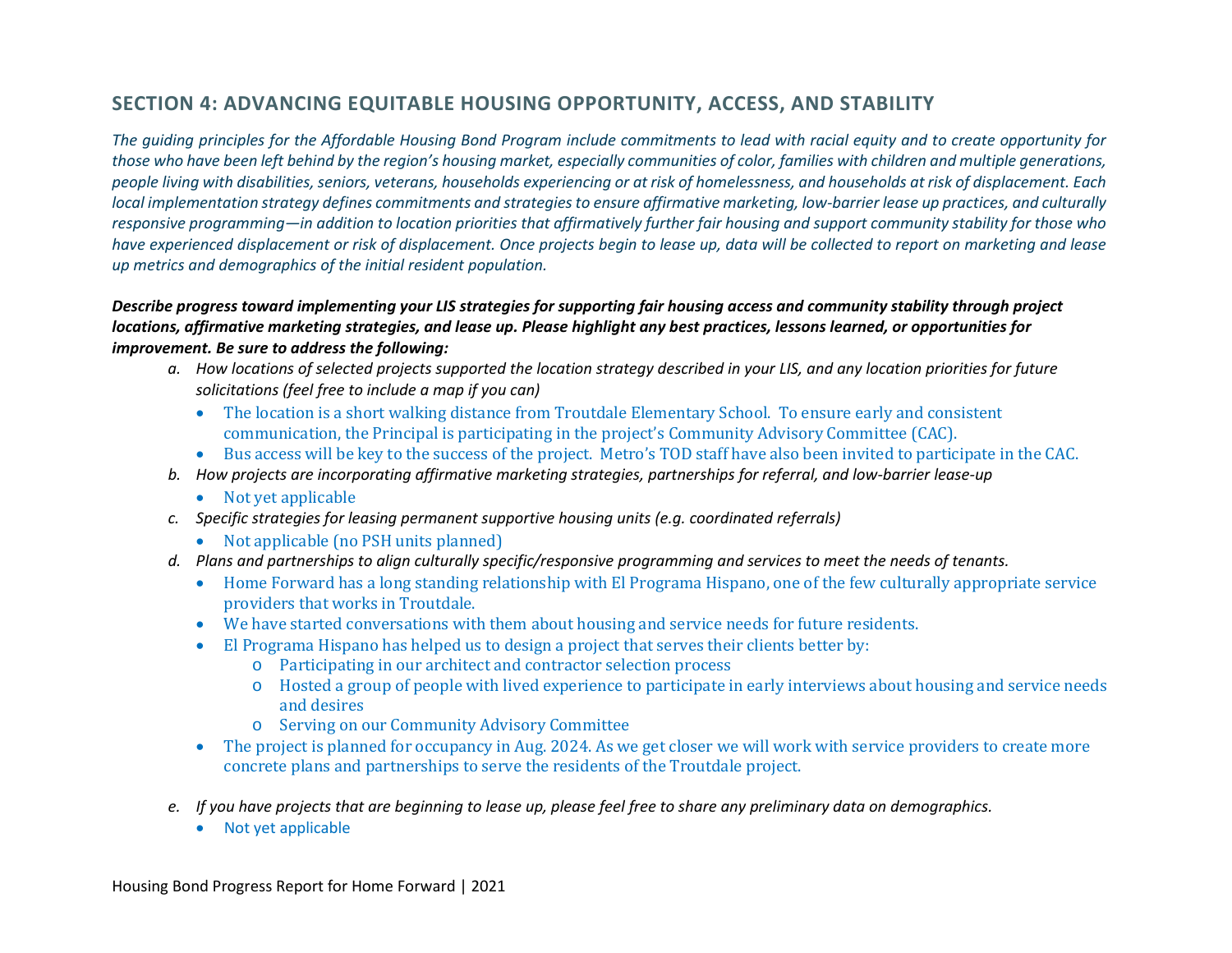| <b>Project name</b>   | Who the project seeks to serve                                                                                 | Plans/partnerships for affirmative marketing | Plans/partnerships for responsive services |
|-----------------------|----------------------------------------------------------------------------------------------------------------|----------------------------------------------|--------------------------------------------|
| Troutdale development | Low income residents,<br>including seniors, people<br>experiencing disabilities, and<br>families with children | Not yet applicable                           | Planning will begin in 2023                |

#### *Summary of project plans and partnerships for affirmative marketing and culturally responsive services*

# **SECTION 5: COMMUNITY ENGAGEMENT TO INFORM PROJECT OUTCOMES**

*In keeping with the Affordable Housing Bond Program include commitments to lead with racial equity, each local implementation strategy defines commitments and strategies for ensuring that people of color and members of other historically marginalized communities are engaged in shaping project outcomes. To ensure that we can measure these outcomes, Metro is encouraging and supporting jurisdictional and development partners in collecting and reporting on demographic outcomes for community engagement. While this data is not expected to be complete/thorough for each project, the goal is to expand best practices for tracking and reporting on demographic outcomes.* 

### *Describe your progress toward implementing your LIS strategies for ongoing community engagement. . Please highlight any best practices, lessons learned, or opportunities for improvement. Be sure to include the following:*

- *a. Briefly summarize community engagement activities used (WHAT YOU DID, e.g. "3 listening sessions, 1 survey," etc.) and partnerships for community engagement—including completing below table.*
	- Three focus groups with low income residents of East County (recruited by culturally specific partners) were held in August 2021 to inform the beginning of the work by the project Design Team.
	- A Community Advisory Committee has been established and two Zoom meetings were held in 2021 with additional meetings planned in 2022.
- *b. Summarize who participated in community engagement (WHO PARTICIPATED, e.g. 79 people participated in community engagement activities for Project X, of whom 92% had low incomes and 64% were people of color)—including completing below table.* 
	- Focus Group composition:
	- Focus groups were 100% recruited from three priority population groups: Latinx; African American and Immigrants from Eastern Europe. Although the number of people in each household was not collected to compare to income to make a determination of "low income household", all have had experience living in affordable housing or homelessness.
	- CAC composition: Home Forward has not yet sent a SurveyMonkey to CAC participants to ask for their self-identification. We anticipate gathering that information with a survey after CAC meeting #3 in March 2022. There are three primary stakeholder groups participating:
		- o Five people with a lived experience of housing instability in East County (three of whom are people of color)
		- o Four neighbors and nearby business owners

Housing Bond Progress Report for Home Forward | 2021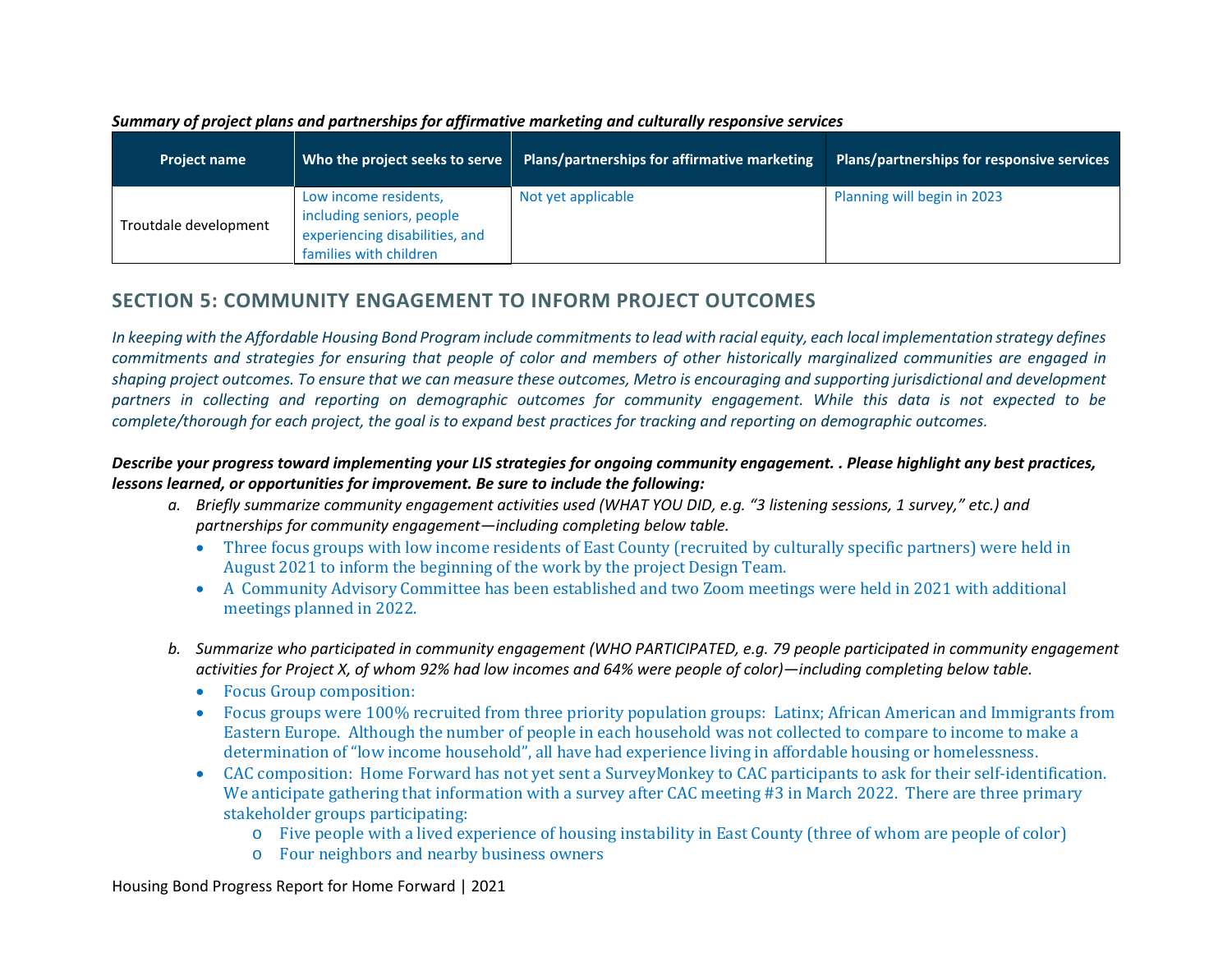- o Four community service providers and financing partners.
- o We have also had additional neighbors and Troutdale City Council members attend as guests.
- *c. Summarize major themes of feedback (WHAT YOU HEARD, e.g. "participants want more large units or garden space," etc.)*
	- Location of buildings on the site needs to better consider the east winds, snow, and ice common in Troutdale.
	- Parking access needs to be closer to front doors both for weather concerns and juggling groceries and children from the vehicle to inside.
	- Traffic and parking impacts on the surrounding neighborhood need to be considered.
	- ADA units need to be located throughout the site and have easy access to the property management and community room
	- Fourth Street (adjacent neighborhood street) needs clear access for public works vehicles (especially snowplows in the winter)
	- Community gardens are a plus in the landscaping plan.
	- Multimodal connections from the site to the greater neighborhood is important.
	- Opportunities for older youth to hang out need consideration.
- *d. Describe themes in how feedback directly informed project implementation and outcomes (WHAT CHANGED, emphasis on feedback from communities of color and other marginalized groups)*
	- Buildings were redesigned to form an L-shape to address the severe wind and winter conditions
	- Parking lots were broken into three distinct areas for more direct access to front doors.
	- A transportation and parking study is underway.
	- Additional issues will be addressed as design moves into the next phase (balanced with available funding and code requirements).
- *e. Use table to show number of community-engagement partnerships with community-based organizations. Use narrative to briefly describe partnerships, and outreach strategies used to encourage participation and mitigate barriers.*

### *Summary of community engagement partnerships*

|                                 | <b>Total community-based</b><br>organizations | <b>Culturally specific</b><br>organizations                               | <b>Faith-based organizations</b> | <b>Other community-based</b><br>organizations<br>(not culturally specific or faith)<br>based) |
|---------------------------------|-----------------------------------------------|---------------------------------------------------------------------------|----------------------------------|-----------------------------------------------------------------------------------------------|
| Number of partnerships          |                                               |                                                                           |                                  |                                                                                               |
| List of organizational partners |                                               | El Programa Hispano;<br>Self Enhancement Inc;<br><b>IRCO staff member</b> |                                  |                                                                                               |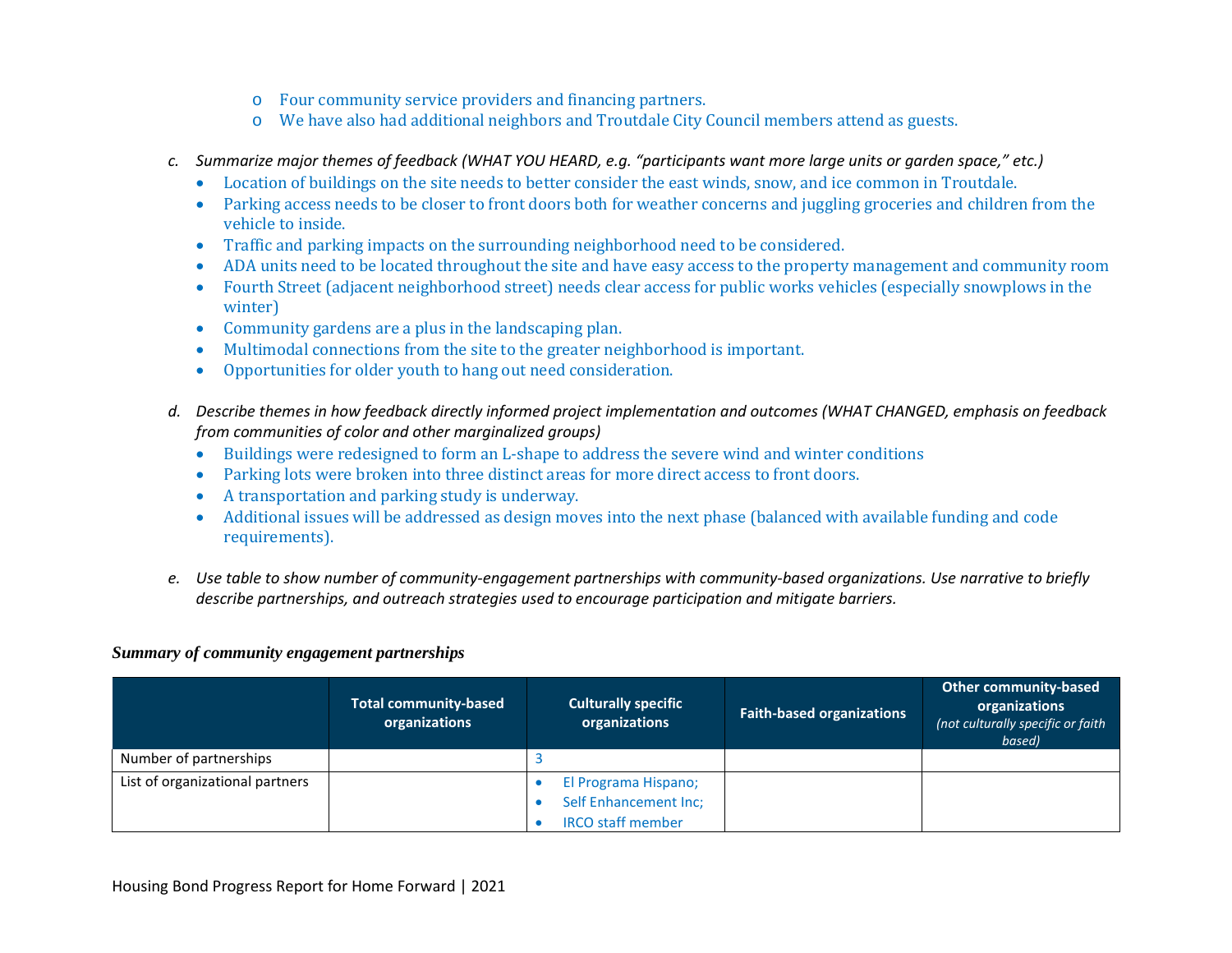#### *Summary of community engagement outcomes*

|                                                 |                                   |                                        |                                                                 | Of those reporting demographics                                              |                                       |                                |                                                                                                                         |                                            |                                      |                                                        |
|-------------------------------------------------|-----------------------------------|----------------------------------------|-----------------------------------------------------------------|------------------------------------------------------------------------------|---------------------------------------|--------------------------------|-------------------------------------------------------------------------------------------------------------------------|--------------------------------------------|--------------------------------------|--------------------------------------------------------|
| <b>Project or</b><br>engagement<br>event        | <b>Total</b><br>participan<br>ts. | Were<br>demographics<br>tracked? (Y/N) | If yes, how<br>many<br>voluntarily<br>reported<br>demographics? | % people of<br>color                                                         | %<br>people<br>with<br>low<br>incomes | % older<br>adults<br>(over 60) | % limited<br>English<br>proficien<br>cy                                                                                 | %<br>immigrants<br>and<br>refugees         | % existing<br>tenants in<br>building | % people<br>who have<br>experience<br>homelessn<br>ess |
| <b>Hispanic Focus</b><br>group                  | 9                                 | Y                                      | 5                                                               | 100%                                                                         |                                       | 20%                            | 60%                                                                                                                     | Did not ask                                | <b>Not</b><br>applicable             | 60%                                                    |
| <b>African American</b><br>Focus group          |                                   | $\checkmark$                           | $\mathbf{1}$                                                    | 100%                                                                         | 100%                                  | $\overline{0}$                 | $\Omega$                                                                                                                | Did not ask                                | <b>Not</b><br>applicable             | $\Omega$                                               |
| Eastern<br>European<br>Immigrant<br>Focus group | 10                                | Ÿ                                      | $\overline{7}$                                                  | All<br>identified<br>as white<br>with one<br>also<br>identifying<br>as Asian | See<br>note                           | 14%                            | <b>Only 28%</b><br>reported<br>speaking<br><b>English</b><br>at home;<br>100%<br>reported<br>speaking<br><b>Russian</b> | Recruited<br>due to<br>immigrant<br>status | <b>Not</b><br>applicable             | $\mathbf{0}$                                           |

### **SECTION 6: CLIMATE RESILIENCE AND SUSTAINABILITY**

*The historic heat wave experienced by the Pacific Northwest in June 2021 made it clear that climate change is not only a challenge for the future; it's here. How are your projects incorporating cooling strategies to keep people safe as temperatures increase and wildfires that impact air quality become more frequent? More broadly, how is your jurisdiction working with affordable housing developers to support climate resilience and climate smart building strategies? What challenges do you face and what opportunities do you see for regional coordination?* 

- Cooling systems: Current design utilizes mini-split heat pumps for heating and cooling in all units. Mini-split heat pumps are extremely energy efficient. In community spaces a combination of single-zone and multi-zone split system heat pumps will provide heating and cooling.
- Regional coordination: It's important to ensure that our tenants live in a healthy living environment with access to cooling – either in their unit or in common area spaces. It's also important to consider the impacts of new policies such as cooling requirements have on other funding requirements and building codes.